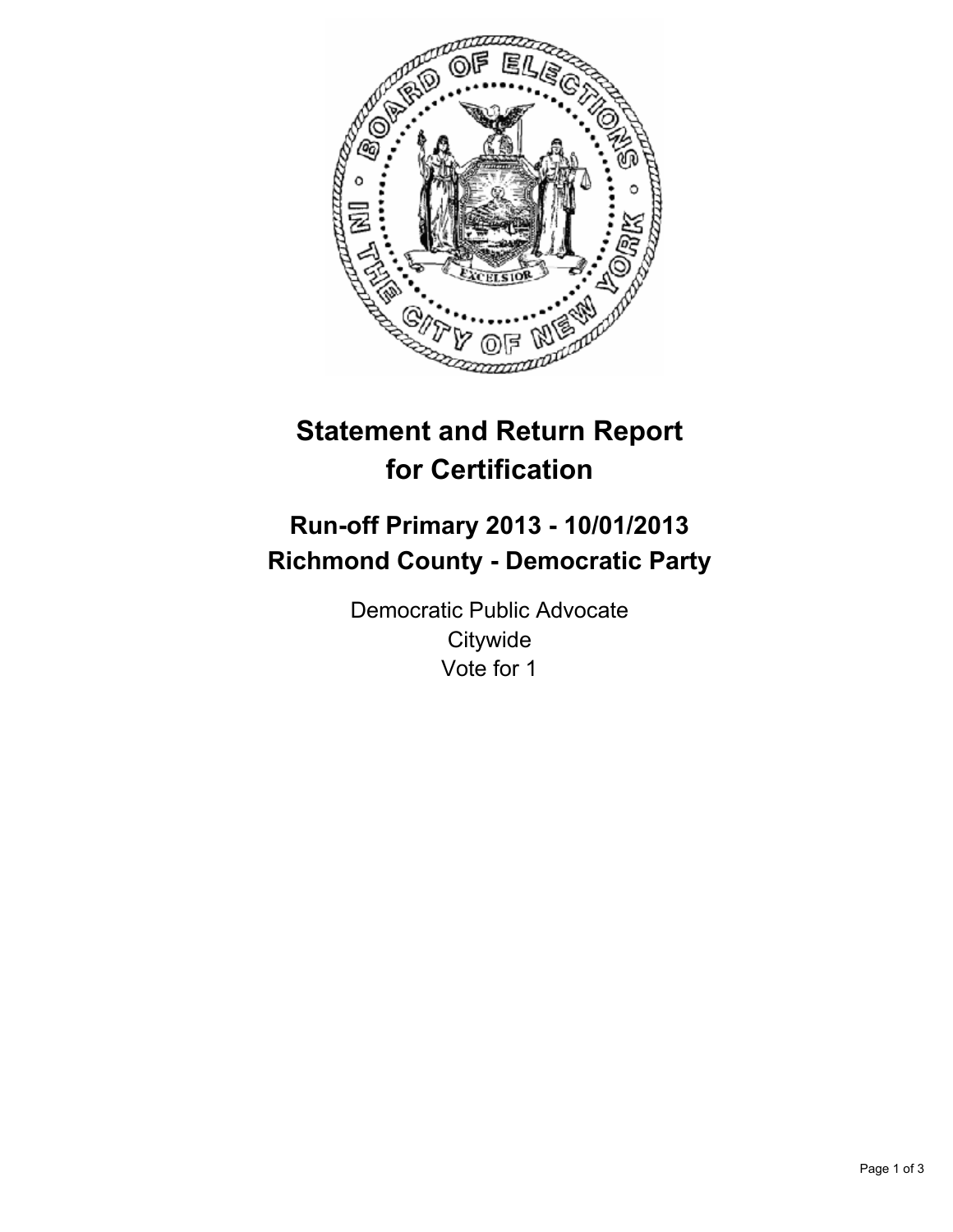

### **Assembly District 61**

| <b>EMERGENCY</b>     | 3        |
|----------------------|----------|
| ABSENTEE/MILITARY    | 419      |
| <b>FEDERAL</b>       | 0        |
| SPECIAL PRESIDENTIAL | $\Omega$ |
| AFFIDAVIT            | 18       |
| <b>LETITIA JAMES</b> | 1,963    |
| DANIEL SQUADRON      | 762      |
| <b>Total Votes</b>   | 2.725    |

### **Assembly District 62**

| <b>EMERGENCY</b>     | 0   |
|----------------------|-----|
| ABSENTEE/MILITARY    | 142 |
| <b>FEDERAL</b>       | 0   |
| SPECIAL PRESIDENTIAL | 0   |
| <b>AFFIDAVIT</b>     |     |
| <b>LETITIA JAMES</b> | 217 |
| DANIEL SQUADRON      | 565 |
| <b>Total Votes</b>   | 782 |

#### **Assembly District 63**

| <b>EMERGENCY</b>       |       |
|------------------------|-------|
| ABSENTEE/MILITARY      | 267   |
| <b>FEDERAL</b>         | 0     |
| SPECIAL PRESIDENTIAL   | 0     |
| <b>AFFIDAVIT</b>       | 5     |
| <b>LETITIA JAMES</b>   | 787   |
| <b>DANIEL SQUADRON</b> | 809   |
| <b>Total Votes</b>     | 1,596 |

#### **Assembly District 64**

| <b>EMERGENCY</b>     | 0   |
|----------------------|-----|
| ABSENTEE/MILITARY    | 174 |
| <b>FEDERAL</b>       | 0   |
| SPECIAL PRESIDENTIAL | 0   |
| <b>AFFIDAVIT</b>     | 5   |
| <b>LETITIA JAMES</b> | 318 |
| DANIEL SQUADRON      | 447 |
| <b>Total Votes</b>   | 765 |